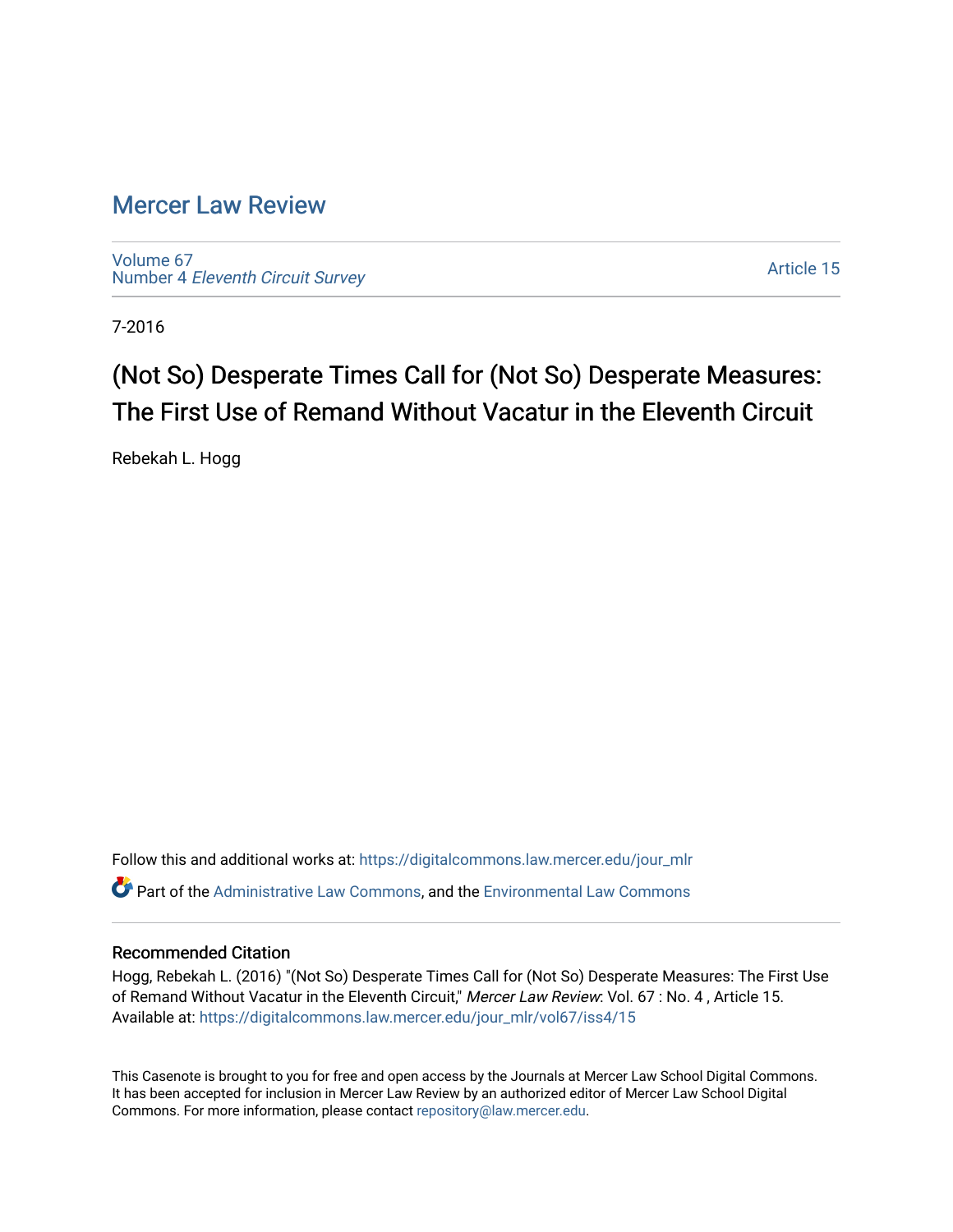# **Casenote**

# **(Not So) Desperate Times Call for (Not So) Desperate Measures: The First Use of Remand Without Vacatur in the Eleventh Circuit'**

### I. INTRODUCTION

In *Black Warrior Riverkeeper, Inc. v. United States Army Corps of Engineers,'* as a matter of first impression for the United States Court of Appeals for the Eleventh Circuit, the court of appeals issued "remand without vacatur."<sup>2</sup> In civil cases, remand without vacatur applies solely to suits questioning the validity of federal administrative regulations,

*t.* The Author would like to thank Professor Kamina Pinder, Mercer University Law School, for her support and assistance during the editing process of this Casenote.

**<sup>1. 781</sup> F.3d 1271** (11th Cir. **2015).**

<sup>2.</sup> *Id.* at **1292.** "Remand without vacatur" refers to remedy used when a court remands an administrative regulation to the trial court for further fact-finding but does not vacate or nullify the regulation until the missing facts or miscalculated data are explained or corrected. *Id.* at **1289.**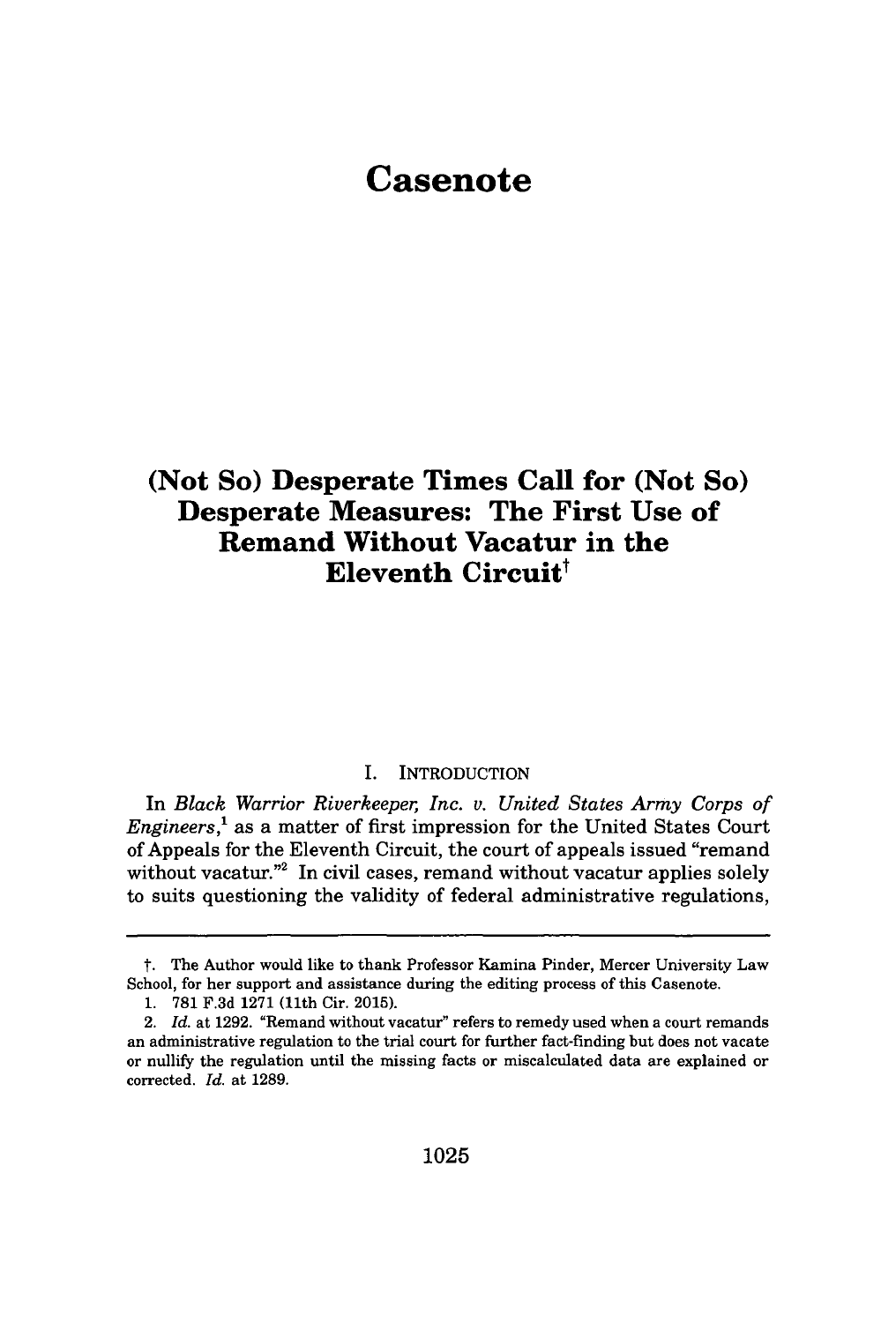and courts use this remedy sparingly. Just five circuit courts have applied remand without vacatur, and only the United States Court of Appeals for the District of Columbia has employed the remedy with any frequency.<sup>3</sup>*Black Warrior Riverkeeper* involved two environmental groups alleging the Army Corps of Engineers (the Corps) lacked justification for Nationwide Permit 21 (NWP **21),4** which allowed surface mining operations in Alabama to discharge material into the Black Warrior River.<sup>5</sup>

In a two-to-one decision, the court remanded but did not vacate the permit, thereby giving the Corps an opportunity to provide additional information and avoiding the possibility of undue economic disruption to the mining companies operating under the permit. $<sup>6</sup>$  This decision</sup> allows federal agencies to request a remand without vacatur to allow time for revisions to faulty regulations and permits. While some commentators support remand without vacatur as a means of promoting judicial efficiency, others argue it fails to hold federal agencies accountable because it moderates the repercussions associated with enacting substandard or arbitrary regulations.<sup>7</sup> Remand without vacatur is a needed remedy that applies in cases where there is minimal information

**<sup>3.</sup>** The United States Court of Appeals for the First, Fifth, Ninth, District of Columbia, and Federal Circuits have used remand without vacatur. *See,* e.g., Cal. Cmtys Against Toxics v. **U.S.** Envtl. Prot. Agency *(California Communities),* **688 F.3d 989** (9th Cir. 2012); Nat'l Org. of Veterans' Advocates, Inc. v. Sec'y of Veterans Affairs *(Veterans' Advocates),* **260 F.3d 1365** (Fed. Cir. 2001); Cent. Me. Power Co. v. FERC *(Maine Power),* **252 F.3d** 34 (1st Cir. 2001); Cent. **& S.** W. Servs., Inc. v. **U.S.** Envtl. Prot. Agency *(Central Services), 220* **F.3d 683** (5th Cir. 2000); Kennecott Copper Corp. v. **U.S.** Envtl. Prot. Agency *(Kennecott),* 462 **F.2d** 846 **(D.C.** Cir. **1972).** The United States Court of Appeals for the Third Circuit has indirectly employed remand without vacatur, as a result of the way the holding in *American Iron & Steel Institute v. Environmental Protection Agency* was applied, but the court did not expressly state the phrase "remand without vacatur" in the opinion. **568 F.2d** 284 **(3d** Cir. **1977).**

<sup>4.</sup> Reissuance of Nationwide Permits, **77** Fed. Reg. 10,184 (Dep't of Defense Feb. 21, 2012). The Corps first passed NWP21 entitled "surface coal mining activities" in **1982,** to govern surface coal mining (also known as strip mining) operations that discharge dredged or **fill** materials into waters of the United States. *See* 47 Fed. Reg. **31,794** (Dep't of Defense July 22, **1982).** The Corps has since modified and reissued the permit several times, and the current version of NWP21 contains a new provision prohibiting the destruction of more than half an acre of non-tidal water and no more than **300** linear feet of stream bed. *Black Warrior Riverkeeper,* **781 F.3d** at **1276, 1277.** NWP 21 consists of two main sections: NWP 21(a), which governs surface mining discharge into waterways that the **2007** version of the permit authorized and grandfathers those operations into the current version, provided certain conditions are met; and NWP **21(b),** which governs all surface mining discharge the most recent 2012 reissuance of the permit authorizes. *Id.* at **1277.**

**<sup>5.</sup>** *Black Warrior Riverkeeper,* **781 F.3d** at **1277, 1278.**

**<sup>6.</sup>** *Id.* at **1291-92.**

**<sup>7.</sup>** *See, e.g., id.* at **1287-92;** *see also supra* note **3** and accompanying text.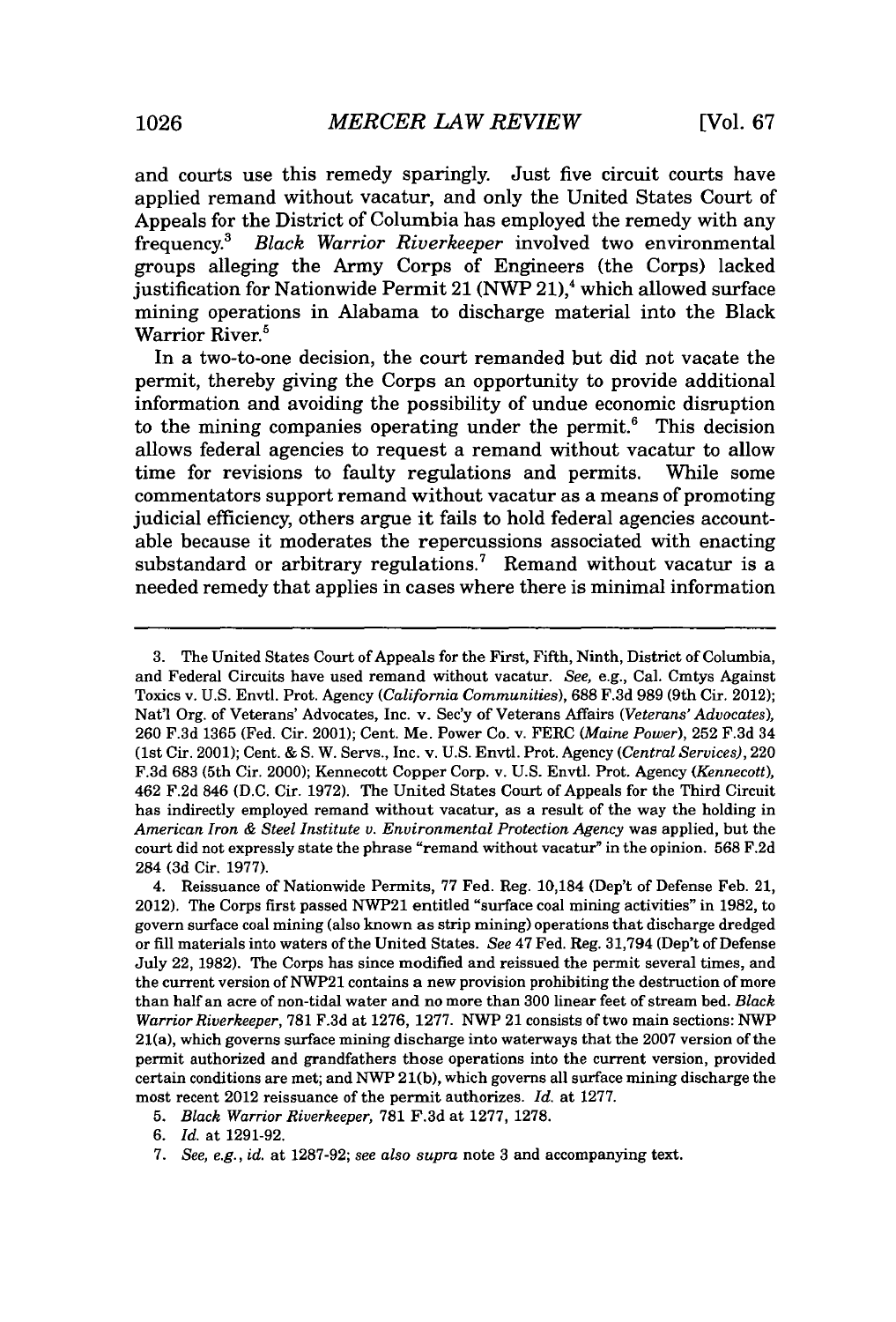to base a decision impacting federal agencies, regulated entities, and the general public.<sup>8</sup>

#### II. FACTUAL HISTORY

#### *A. Background*

The Clean Water Act (CWA)<sup>9</sup> authorizes the Corps to issue permits allowing companies to discharge materials into public waters.<sup>10</sup> Before issuing a permit, the Corps must first determine the amount of pollution<br>will not significantly affect the environment.<sup>11</sup> Black Warrior will not significantly affect the environment.<sup>11</sup> *Riverkeeper* involves one such permit, NWP21, which authorized surface mining companies to release dredge and **fill** materials into public waters.<sup>12</sup> The Corps revised and renewed NWP21 in 2012, limiting the area of public waters the authorized mining operations could affect.<sup>13</sup> This renewal also grandfathered in existing mining operations, including forty-one mining projects spanning twenty-seven miles of the Black Warrior River watershed in Alabama, to which the new limitations did not apply. $^{14}$ 

Black Warrior Riverkeeper, Inc. and Defenders of Wildlife (collectively Riverkeeper)<sup>15</sup> are environmentalist groups involved in the preservation of the Black Warrior River waters, including areas of the river downstream from surface mining sites grandfathered into the reauthorized NWP21. Members of Riverkeeper reported the discharges discolored the

*11. Id.* at **1275-76.**

*13. Id.* at **1277.**

*<sup>8.</sup> See Black Warrior Riverkeeper,* **781 F.3d at 1287-92.**

*<sup>9.</sup>* **33 U.S.C. §§1251-1388** (2012). Specifically, **33 U.S.C.** §1344(a)-§1344(b) governs the creation of permits for the discharge of dredge and **fill** material. **33 U.S.C.** *§§* 1344(a), 1344(b) (2012). More generally, the CWA is a federal regulation for managing the pollution levels within public bodies of water, ensuring the safety of both aquatic ecosystems and the people who use public waters. *Black Warrior Riverkeeper,* **781 F.3d** at **1275-76.**

*<sup>10.</sup> Black Warrior Riverkeeper,* **781 F.3d** at **1275.**

<sup>12.</sup> *Id.* at **1276.** Dredge and **fill** materials include the materials found in runoff and drainage from the mining site, which may contain "substantial amounts of sediment, salt, and metals." *Id.*

<sup>14.</sup> *Id.* Section (a) of NWP21 allows operations authorized under the **2007** version of the permit to continue to operate under the new permit so long as they comply with the terms of the old version of the permit. **77** Fed. Reg. 10,184. This permission means the operations do not have to decrease their impact zones to comply with the current version **of** NWP21; rather, the new version of NWP21 requires only that the authorized operations not *increase* the amount of watershed area affected **by** their operations. *Id.*

**<sup>15.</sup>** For simplicity, this Casenote will emulate the court of appeals **by** referring to the joint efforts of Black Warrior Riverkeeper, **Inc.** and Wildlife Defenders collectively as "Riverkeeper."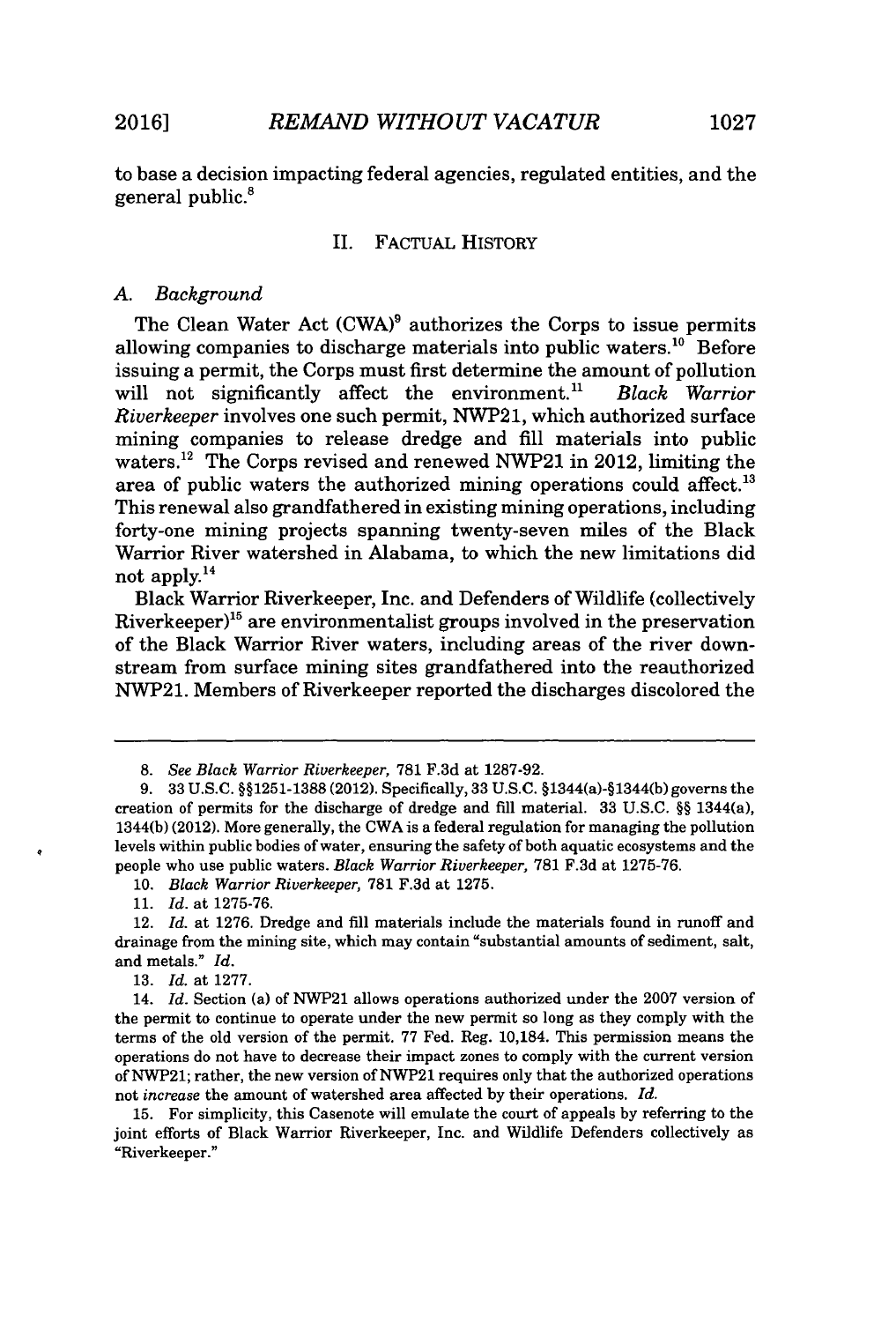water with sediment, negatively affecting the aesthetic, recreational enjoyment, and opportunities to observe aquatic life in the area. Riverkeeper also argued the cloudy appearance of the water causes concern about drinking the water and eating fish caught in it. Based on these reports, Riverkeeper feared the impurities might harm local wildlife and deter the public from using the river for recreation. This issue with polluted water was a particular problem in the Locust Fork of the Black Warrior River-one of the most popular whitewater rafting destinations in Alabama.<sup>16</sup>

To counter these allegations, the Corps noted its compliance with the Administrative Procedure Act **(APA),"** which requires publishing "statements of the general course and method" prior to the enactment of federal administrative regulations, such as the renewal of NWP21.<sup>18</sup> The general statement accompanying NWP21 explained the Corps' rationale and concluded the cumulative environmental impact from surface mining operations would not exceed CWA limits.<sup>19</sup> Furthermore, the Corps determined that NWP21 would not have a significant effect on the environment under the provisions of the National Environmental Policy Act **(NEPA),<sup>20</sup>**and, therefore, the Corps need not provide a separate NEPA environmental impact statement.<sup>21</sup>

Riverkeeper disagreed with the Corps, noting several alleged deficiencies in the regulation. It asserted the most notable flaw in the general statement is a miscalculation of the amount of watershed area affected **by** the surface mining operations authorized **by** the permit. The Corps' calculations for the general statement assumed all operations would affect no more than a half-acre portion of the river or three

*<sup>16.</sup> Black Warrior Riverkeeper,* **781 F.3d** at **1277-78, 1280.**

**<sup>17.</sup>** Pub. L. No. 79-404, **60** Stat. **237** (1946) (codified in scattered sections of **5 U.S.C.).** The **APA** is a federal law intended to manage the way federal regulations are examined and enacted while avoiding "procedural strait jackets" that would hinder federal agencies trying to fulfill the tasks Congress assigns. *Kennecott,* 462 **F.2d** at 849.

**<sup>18. 5</sup> U.S.C. § 552** (a)(1) (2012). In addition to the general statement, the **APA** also requires agencies to give the public an opportunity to respond to proposed regulations prior to enactment. *Id. In Black Warrior Riverkeeper,* the Corps argued the general statement issued with NWP21 demonstrated all potential environmental effects had been considered and none of the effects were severe enough to preclude the renewal of the permit. **781 F.3d** at **1277.**

**<sup>19.</sup>** *Black Warrior Riverkeeper,* **781 F.3d** at **1277.**

<sup>20.</sup> Pub. *L.* No. **91-190, 83** Stat. **852** (codified at 42 **U.S.C. §§** 4321-4370(h) (2012)). Among other things, **NEPA** requires all operations with a potentially significant impact on the environment, such as the surface mining operations in the present case, to provide an "Environmental Impact Statement" detailing the anticipated effects of the operations. *Black Warrior Riverkeeper,* **781 F.3d** at **1277.**

<sup>21.</sup> *Black Warrior Riverkeeper,* **781 F.3d** at **1277.**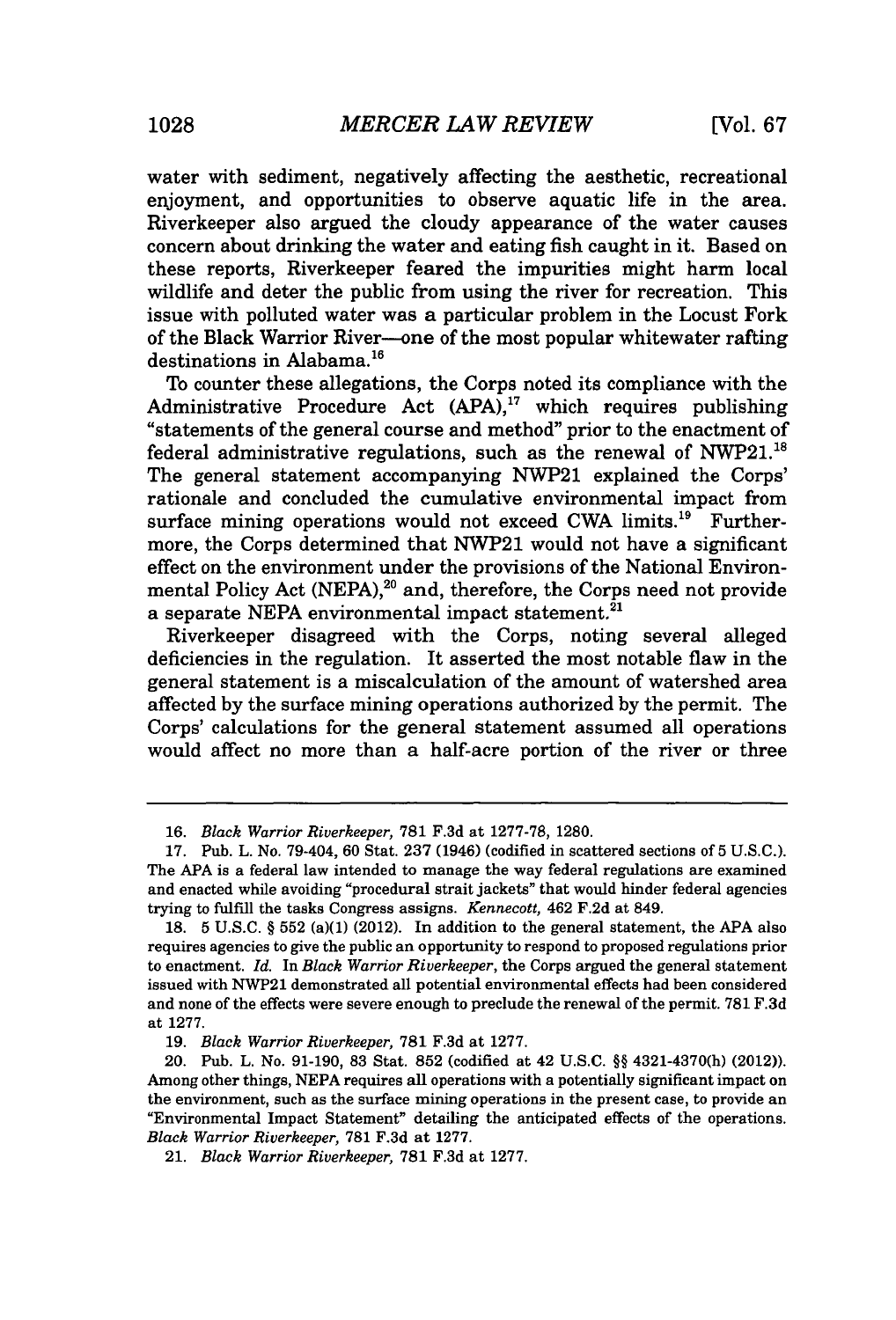*REMAND WITHOUT VACATUR* **20161 1029**

hundred feet of streambed. This calculation did not account for the reauthorized permits grandfathered in under NWP21(a). Approximately seventy reauthorized mining operations would affect more than the halfacre calculated in the report, and thus the amount of affected area would be greater than the area reported in the Corps' general statement. $22$ 

### *B. Procedural History*

On November **25, 2013,** Riverkeeper filed suit against the Corps in the United States District Court for the Northern District of Alabama. Riverkeeper aimed to block the reauthorizations granted under NWP21(a) and thereby avoid further alleged discharge and environmental damage.<sup>2</sup> " The complaint raised four claims: **(1)** the permit provides for an unlawful ten-year permit term because it grandfathered in previous operations; (2) the Corps' analysis of the impact of the permit was arbitrary and capricious; **(3)** the Corps' reissuance of the disputed permit was arbitrary and capricious; and (4) "the Corps' Finding of No Significant Impact under NEPA was arbitrary and capricious."<sup>24</sup> After filing the complaint, Riverkeeper moved for a preliminary injunction to prevent further reauthorizations under **NWP21.** It also unsuccessfully moved for summary judgment against the Corps.<sup>25</sup>

The Alabama Coal Association and several mining companies  $(Intervenors)^{26}$  operating under NWP21 joined the action as intervenors, citing the harm an injunction would cause to their mining operations. The Corps filed a cross-motion for summary judgment, claiming the case failed on the merits. Soon thereafter, the Intervenors filed a motion to dismiss, claiming that **(1)** the environmentalist groups had no standing; (2) the action was barred **by** the doctrine of laches; and (3) the action against the Corps failed on the merits.<sup>27</sup>

The district court concluded that Riverkeeper had standing but laches barred the claims because the groups did not file suit in a timely manner. Further, the district court concluded the Corps acted neither arbitrarily nor capriciously in reauthorizing NWP21. Thus, the claim

<sup>22.</sup> *Id* at **1278.** The Corps failed to account for the environmental impact of approximately seventy mining operations that operated under previous versions of NWP21. *Id.* at **1293.**

**<sup>23.</sup>** *Id.* at **1278.**

<sup>24.</sup> *Id.* Riverkeeper later voluntarily dismissed the claim that the Corps' issuance of NWP21 reauthorizations in the Black Warrior River watershed was arbitrary and capricious, deciding to avoid challenging the reauthorizations directly. *Id.*

<sup>25.</sup> *Id.*

**<sup>26.</sup>** The mining companies were **MS &** R Equipment Co.; Reed Minerals, Inc.; Twin Pines, **LLC;** and Walter Minerals, Inc. *Id.* at **1278** n.3.

**<sup>27.</sup>** *Id.* at **1278-79.**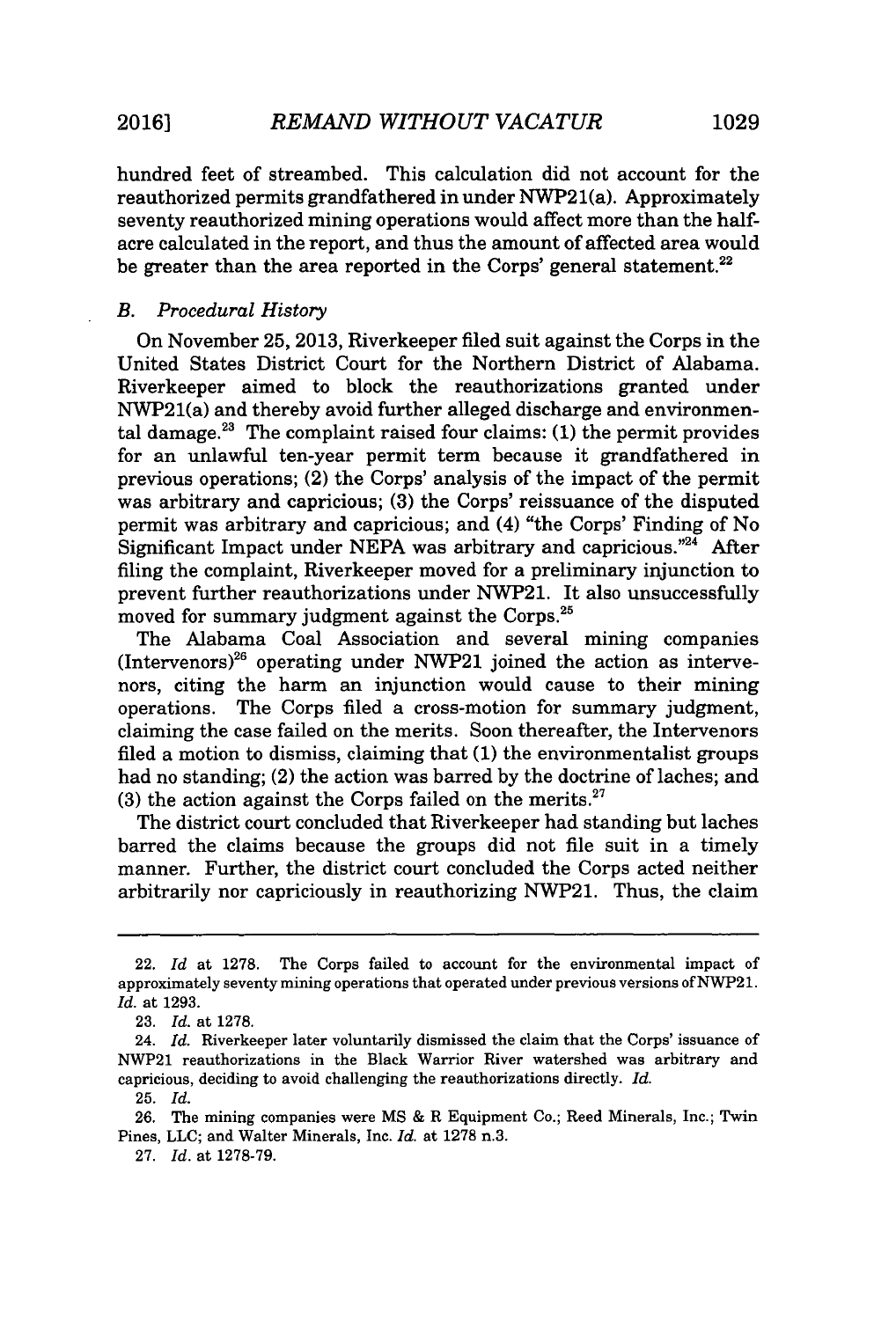would have failed on the merits if laches did not bar the claims. Therefore, the district court granted summary judgment to the Corps.<sup>28</sup> Riverkeeper appealed, and in a case of first impression for the Eleventh Circuit, the court remanded without vacatur.<sup>29</sup> On October 20, 2015, approximately seven months after the remand without vacatur, the district court reviewed the case based on the updated general statement and issued summary judgment in favor of the Corps, leaving NWP21 in  $place<sup>30</sup>$ 

#### III. **LEGAL** HISTORY

#### *A. Origin and Rationale of Remand Without Vacatur*

Remand without vacatur originated in the District of Columbia Circuit in the 1970s with *Kennecott Copper Corp. v. Environmental Protection Agency,"'* when the court reasoned in that the general statement mandated in the **APA** might not include enough data and explanation for a court to fully understand and judge the reasonableness of a federal regulation.<sup>32</sup> The court sought a solution that would avoid placing an undue burden on agencies while holding them accountable for the rationale behind their regulations.<sup>33</sup> The court reasoned that remanding the regulation to a lower court without vacating the current version would allow the agency to expound upon the rationale behind the existing regulation, thereby avoiding the widespread effects of a shutdown of the mining companies operating under the regulation. $34$ This avoidance prevented any undue disruption if the issue with the regulation could be equitably remedied.<sup>35</sup> The court specified that the explanation must be completed with "all reasonable expedition" to prevent the agency from stalling for an unreasonable amount of time if it does not actually have any justification for its regulation.<sup>36</sup>

There are two general scenarios in which remand without vacatur is applied: **(1)** where the federal regulation is "arbitrary and capricious" and the agency relied on either no factual foundation or an incorrect

**<sup>28.</sup>** *Id.*

**<sup>29.</sup>** *Id. at* **1275, 1291.**

**<sup>30.</sup>** Black Warrior Riverkeeper, Inc. v. **U.S.** Army Corps of Eng'rs *(Black Warrior II),* No. 2:13-CV-02136-WMA, **2015 U.S.** Dist. **LEXIS** 142261 **(N.D.** Ala. Oct. 20, **2015).**

**<sup>31.</sup>** 462 **F.2d** 846 **(D.C.** Cir. **1972).**

**<sup>32.</sup>** *Id. at* **850.**

**<sup>33.</sup>** *Id. at* 848-49, **850-51.**

<sup>34.</sup> *Id. at* **850-51.**

**<sup>35.</sup>** *Id. at* **850.**

**<sup>36.</sup>** *Id.*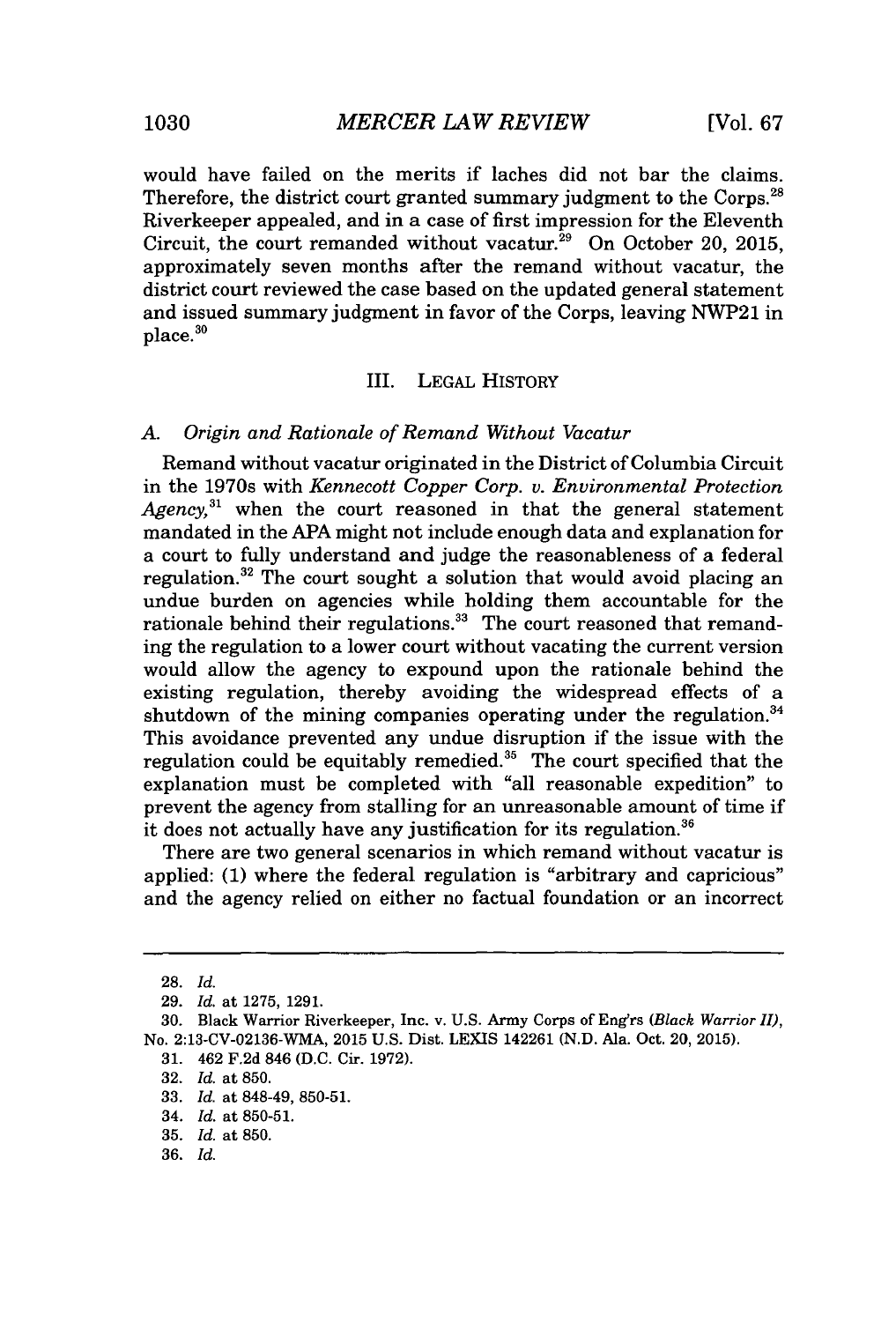factual foundation in deciding to enact the regulation; and (2) where there is no proper explanation of how the agency's decision was reached. $37$  In determining whether to remand with or without vacatur, courts consider the significance of the missing data or explanation and the potential disruptive consequences of vacating the regulation. $38$  If the alleged error is significant, then courts vacate the regulation and require the agency to either leave the regulation void or begin work on a new version. $39$  Alternatively, if additional data or explanation might easily remedy the inadequacy, then remand without vacatur allows the regulation to be quickly rewritten or expounded upon.<sup>40</sup> This remedy promotes judicial efficiency and avoids disrupting the agency and entities operating under its regulations.<sup>41</sup>

*Kennecott* provides an example of remand without vacatur in instances of an allegedly arbitrary and capricious regulation. In *Kennecott,* the Kennecott Copper Corporation (Kennecott) claimed that an Environmental Protection Agency **(EPA)** regulation, limiting the amount of sulfur oxides a company could emit into the air, was unreasonable and unsupported by data.<sup>42</sup> The D.C. Circuit held that remand without vacatur was proper to allow the **EPA** to present the data it used in setting the limit on emissions and thereby demonstrate the regulation was not arbitrary and capricious but valid and based upon scientific  $r$ esearch. $43$ 

The other instance in which courts utilize remand without vacatur is demonstrated **by** *International Union, United Mine Workers v. Federal Mines Safety & Health Administration,"* where the issue with the regulation was not a lack of supporting data but rather a failure to explain the logic behind the regulation.<sup>45</sup> The regulation in question was an administrative provision permitting an exception to the usual methods of ventilating a mine.<sup>46</sup> The D.C. Circuit held that the author of the order erroneously failed to properly explain his reasoning.<sup>4</sup>7 The court reasoned that a poor explanation of policy was not erroneous

- **39.** *See Int'l Union,* **920 F.2d** at **967.**
- 40. *See id.*
- 41. *Kennecott,* 462 **F.2d** at **849-50.**
- 42. *Id.* at 846-47.
- 43. *Id.* at **851.**
- *44.* **920 F.2d 960 (D.C.** Cir. **1990).**
- 45. *Id.* at 964, **966.**
- *46. Id.* at **961.**
- *47. Id.* at **965.**

**<sup>37.</sup>** *See* Int'l Union, United Mine Workers of Am. v. Fed. Mine Safety **&** Health Admin. *(Int'l Union),* **920 F.2d 960,** 964, **966 (D.C.** Cir. **1990).**

**<sup>38.</sup>** *See id. at 964-66, 967; Kennecott,* 462 **F.2d** at **848-50.**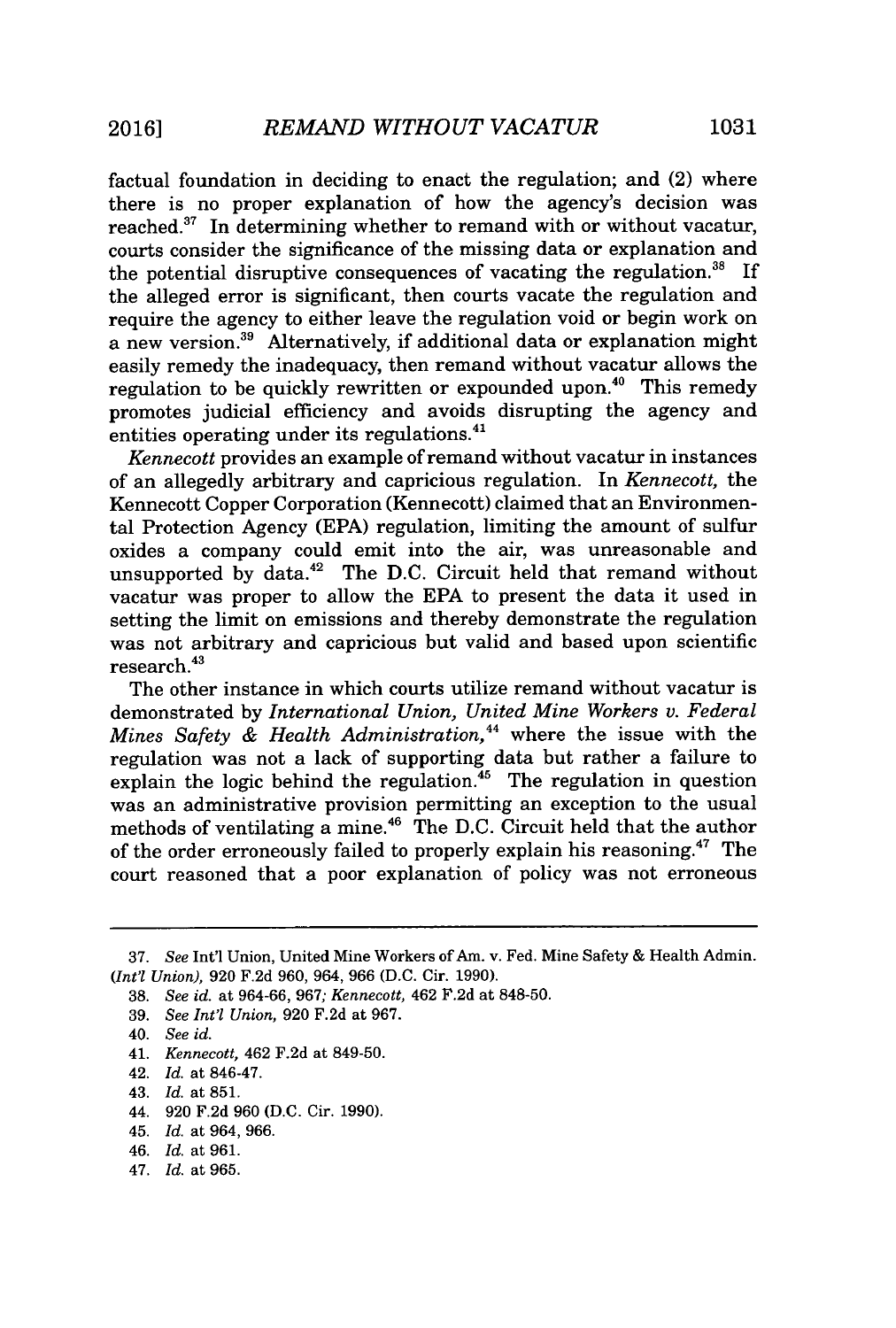enough to require the immediate vacatur of the regulation, which would derail the mining operation and affect the company and all its employees.48 Thus, the court remanded the regulation, giving the agency an opportunity to better explain the reasoning behind the regulatory decisions.<sup>49</sup>

### *B. Propagation of Remand Without Vacatur*

While the **D.C.** Circuit was the first to utilize remand without vacatur in civil litigation, the United States Court of Appeals for the First Circuit,<sup>50</sup> Fifth Circuit,<sup>51</sup> Ninth Circuit,<sup>52</sup> and Federal Circuit<sup>53</sup> have now followed suit and applied the remedy in a few civil cases.<sup>54</sup> The United States Court of Appeals for the Third Circuit has also discussed the use of remand without vacatur, but it has never expressly ordered<br>it.<sup>55</sup> The Eleventh Circuit previously considered remand without The Eleventh Circuit previously considered remand without vacatur in **2008,** when mining companies requested a holding of remand without vacatur in *Sierra Club v. Flowers.*<sup>56</sup>

*Sierra Club* involved circumstances similar to those in *Black Warrior Riverkeeper.* Sierra Club challenged a Corps mining permit allowing the discharge of dredge and **fill** materials into waterways, alleging it was arbitrary and capricious. The permit allowed limestone mining, and the runoff associated with it, in an area between the Everglades National Park and Miami, Florida. Sierra Club asserted the Corps failed to

<sup>48.</sup> *Id. at* **965, 967.**

<sup>49.</sup> *Id. at* **964-65, 966, 967.**

*<sup>50.</sup> See Maine Power,* **252 F.3d** at 34 (holding that FERC was required to provide some explanation on why it was not persuaded **by** utilities' efforts to discredit the need for substantial charge enacted **by** a new FERC regulation).

*<sup>51.</sup> See Central Services,* 220 **F.3d** at **683** (remanding but not vacating the EPA's rule concerning use and disposal of polychlorinated biphenyls).

**<sup>52.</sup>** *See California Communities,* **688 F.3d** at **989** (holding that remand without vacatur would prevent undue delay in the construction of a new power plant-where vacation would halt construction-while the **EPA** amended its regulation).

*<sup>53.</sup> See Veterans' Advocates,* **260 F.3d** at **1365** (remanding without vacating to allow time for clarification and justification of a regulation that restricted the award of dependency and indemnity compensation benefits to survivors of deceased veterans).

<sup>54.</sup> *See California Communities,* **688** F.3d at 989; *Veterans'Advocates, 260* F.3d at **1365;** *Maine Power,* **252 F.3d** at 34; *Central Services, Inc.* 220 **F.3d** at **683.**

**<sup>55.</sup>** Council Tree Commc'n, Inc. v. Fed. Comme'n Comm'n, **619 F.3d 235, 238 (3d** Cir. 2010). This case involved allegations that Federal Communications Commission orders, modifying rules governing small wireless telephone service providers' participation in auctions of electromagnetic spectrum, were arbitrary and capricious and should thus be vacated. *Id.* at **238.** The court of appeals held that the regulation was so deficient that it must be vacated rather than remanded without vacatur. *Id.* at **258-59.**

**<sup>56.</sup>** Sierra Club v. Flowers *(Sierra Club I),* **526 F.3d 1353, 1359-60, 1369** (11th Cir. **2008).**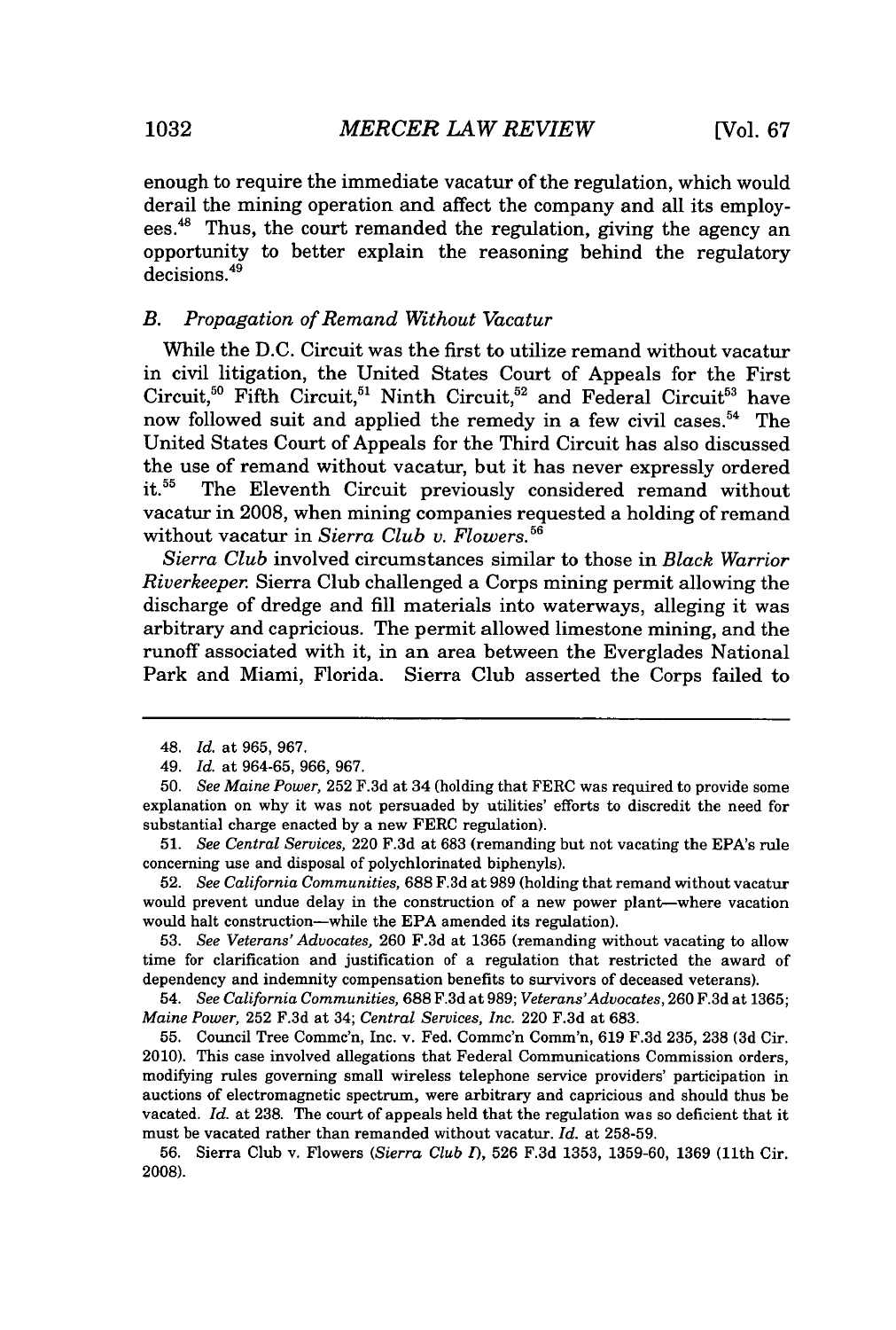gather sufficient information prior to issuing the permit, and its general statement did not adequately address potential harm to wildlife and the public. $57$  The district court granted summary judgment to Sierra Club, and the Corps and permittees appealed.<sup>58</sup> The permittees hoped remand without vacatur would allow the Corps time to justify the permit.<sup>59</sup>

Ultimately, the court of appeals reasoned the Corps' general statement lacked adequate justification for issuing a permit that allowed dredge and **fill** runoff in that watershed area, particularly with Miami's need for drinking water and the sensitive Everglades National Park nearby.<sup>60</sup> The court of appeals affirmed the district court decision, agreeing the disparity between the claimed minimal environmental harm and the actual potential for significantly greater harm to the wildlife and the public was too great to give the Corps more time to amend its data. $61$ The court's rejection of remand without vacatur in *Sierra Club* left the possibility of remand without vacatur unsettled in the Eleventh Circuit until years later, when the environmentalist groups appealed in *Black Warrior Riverkeeper.*

# IV. COURT'S RATIONALE

#### *A. The Majority*

The court faced three main issues: first, whether Riverkeeper had standing to bring the suit; second, whether the motion should be barred **by** laches; and third, whether Riverkeepers' claims should succeed on the merits.<sup>62</sup>

First, the Eleventh Circuit affirmed the district court's decision that Riverkeeper had proper standing.<sup>63</sup> To have standing, Riverkeeper needed to satisfy two main elements: **(1)** the groups or its members have been harmed in some tangible way and (2) the Corps renewal of NWP21 caused that harm.<sup>64</sup> A "plaintiff may show injury-in-fact by attesting that he uses, or would use more frequently, an area affected **by** the

**<sup>57.</sup>** *Id.* at **1353, 1356, 1357, 1359.**

**<sup>58.</sup>** Sierra Club v. Van Antwerp *(Sierra Club II),* **362** F. App'x **100** (11th Cir. 2010).

*<sup>59.</sup> See Sierra Club I,* **526 F.3d** at **1353-54.**

*<sup>60.</sup> Sierra Club II,* **362** F. App'x at 102. Note, this was this case's second appearance in the court of appeals. *Id.* at 103-04. The Eleventh Circuit previously remanded it due to the trial court's improper analysis of the Corps' compliance with federal regulations. *Sierra Club I,* **526 F.3d** at **1353-54.** This appeal followed. *Sierra Club II,* **362** F. App'x **100.**

*<sup>61.</sup> Sierra Club II,* **362** F. App'x at 102.

**<sup>62.</sup>** Black *Warrior Riverkeeper,* **781 F.3d** at **1279, 1283, 1287.**

**<sup>63.</sup>** *Id.* at **1283.**

<sup>64.</sup> *Id.* at **1280.**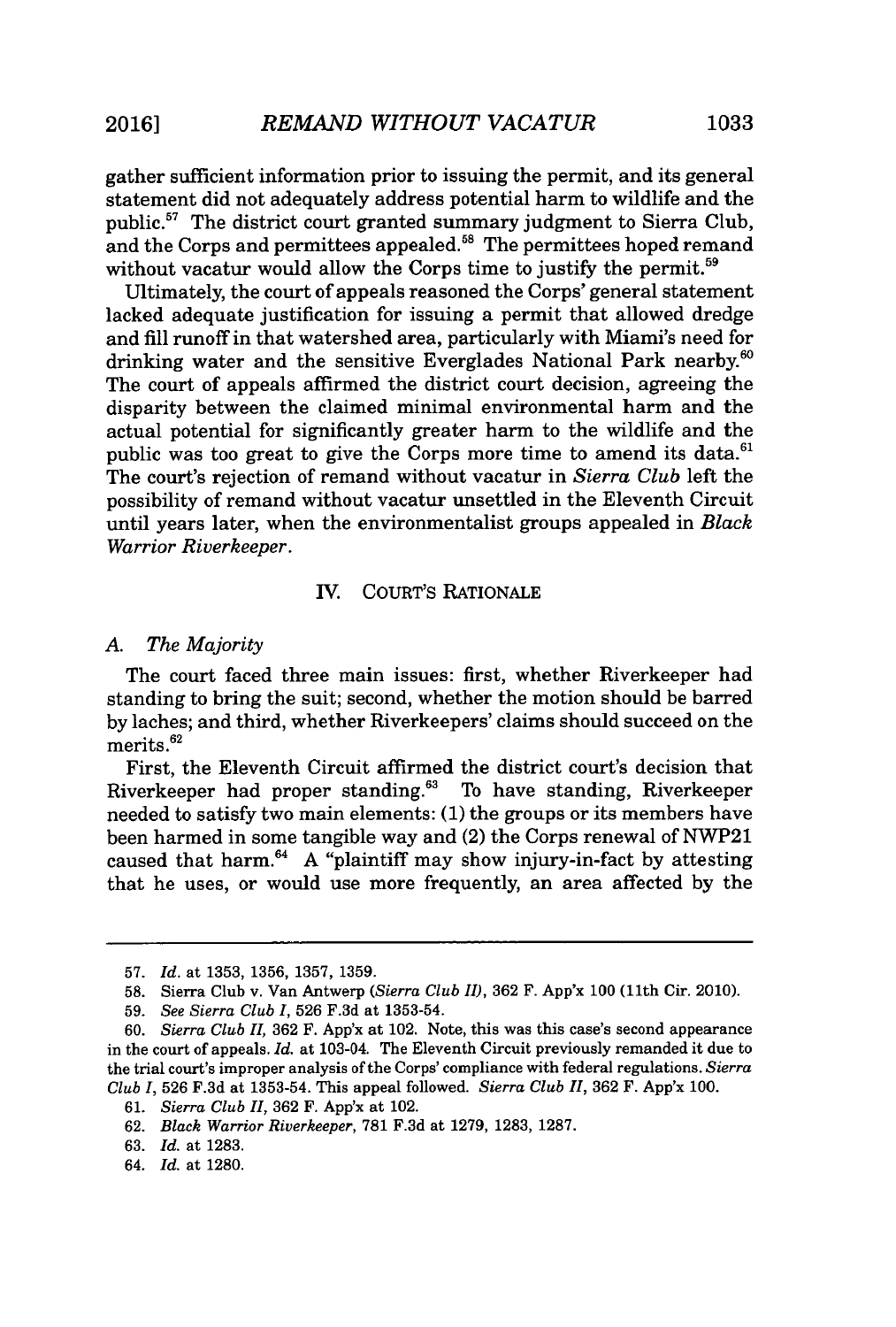alleged violations and that his aesthetic or recreational interests in the area have been harmed." $65$  Furthermore, plaintiffs may meet the minimal threshold for causation in environmental pollution cases **by** showing a defendant discharged a pollutant that causes the same type of damage that presently occurs. The members of Riverkeeper's of damage that presently occurs. statements noting their aversion to using the discolored river recreationally demonstrated the members suffered recreational harm caused by the mining operations' discharge allowed by NWP21.<sup>66</sup> Since the surface mining operations discharged sediment and **fill** materials into the water, Riverkeeper also satisfied the causation requirement for standing $67$ 

Next, the court considered whether laches should bar the claims against the Corps.<sup>68</sup> The district court reasoned the nine-to-ten-month delay in this case was "inexcusable."<sup>69</sup> It reasoned that, since delay in this case was "inexcusable." $69$ Riverkeeper was challenging the renewed NWP21, Riverkeeper should have filed suit almost immediately upon the publication of the regulation's revisions.<sup>70</sup> The district court found the delay caused undue prejudice against Intervenors through expenditures made based on expectation of reauthorization under **NWP21.<sup>7</sup> 1**

The Eleventh Circuit held that the district court abused its discretion in finding that laches barred the action.<sup>72</sup> The court of appeals reasoned that Riverkeeper required time to show the injury-in-fact required for standing in court.<sup>73</sup> Accounting for Riverkeeper's need to properly gather evidence of damages, the filing delay was a few months at most, which the court deemed too narrow a window to justify a laches defense. $74$  Additionally, the court held that the Intervenors failed to provide adequate proof of damages as the record showed only a general damage, not specific damages due to Riverkeeper's delay in filing suit.<sup>75</sup> Thus, the Eleventh Circuit held that laches did not bar the action.<sup>76</sup>

**<sup>65.</sup>** *Id.* (internal quotations omitted)(quoting Sierra Club v. Tenn. Valley Auth., 430 **F.3d 1337,** 1344 (11th Cir. **2005)).**

**<sup>66.</sup>** *Id.*

*<sup>67.</sup> Id.* at **1281, 1283.**

**<sup>68.</sup>** *Id.* at **1283.**

*<sup>69.</sup> Id.*

**<sup>70.</sup>** *Id.* at 1284, **1285.**

**<sup>71.</sup>** *Id.* at **1283.**

**<sup>72.</sup>** *Id.*

**<sup>73.</sup>** *Id.* at 1284.

<sup>74.</sup> *Id.* at **1285** (stating the laches defense is most commonly reserved for delays of a year or more, rather than months).

**<sup>75.</sup>** *Id.* at **1286.**

**<sup>76.</sup>** *Id.* at **1287.**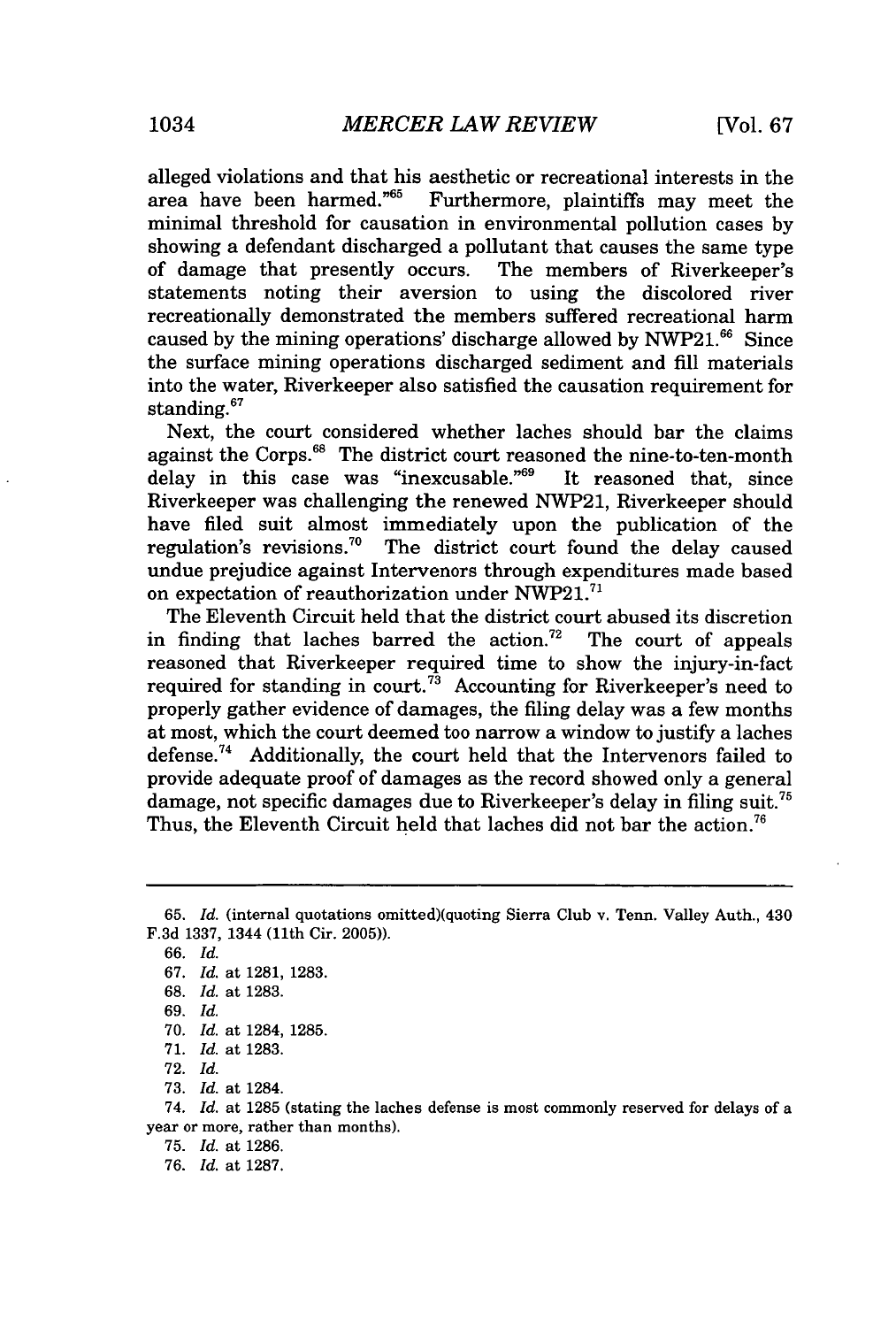After answering the two threshold questions, the court next turned to the merits of the case: whether the Corps' renewal of NWP21 was arbitrary and capricious." Riverkeeper argued it was arbitrary and capricious for the Corps to conclude mining operations must limit discharge to avoid significant environmental harm in paragraph **(b)** of NWP21, but then neglect to apply those limitations to organizations covered by paragraph (a) of the same permit.<sup>78</sup> The Corps argued its conclusions were appropriate because the finding that there would be no significant environmental impact was based on the checks and balances of NWP21 as a whole, not just the new mining operations authorized **by** paragraph **(b)** of the regulation."

Under the **APA,** a court must vacate any regulation that is "arbitrary, capricious, an abuse of discretion, or otherwise not in accordance with law. $^{80}$  In this case, the Eleventh Circuit reasoned the Corps must prove it conducted a thorough analysis of the environmental consequences of revising and renewing NWP21 to satisfy the **APA** standards."' However, the court held there was not enough information from the record to determine whether the Corps' findings were arbitrary and capricious under the APA standard.<sup>82</sup>

The court noted the Corps miscalculated the acreage of water affected **by** discharge permitted **by** NWP21." The Corps admitted to the miscalculation on the eve of oral arguments, when it expressly admitted it "did not take into account that activities re-verified under paragraph (a) could impact more than a half-acre of waters of the United States." $84$ The Corps subsequently conceded that the factual calculations were an "integral component" of its impact analysis for the regulation. $85$ However, the Corps maintained that the other provisions within NWP21 set up a system of checks and balances for mitigation of any pollution that renders the miscalculation of acreage "harmless" in the grand scheme of NWP21's environmental impact.<sup>86</sup>

The Eleventh Circuit reasoned that, if the case were remanded, the Corps was just as likely to find the miscalculations in the initial impact report invalidated the decision to renew NWP21 as it was to find the

*77. Id.* **78.** *Id.* at **1288.** *79. Id.* **80.** *Id.* (quoting **5 U.S.C. § 706** (2012)). **81.** *Id.* at **1291. 82.** *Id.* at **1289. 83.** *Id.* at **1288.** 84. *Id.* **85.** *Id.* at **1289. 86.** *Id.* at **1288.**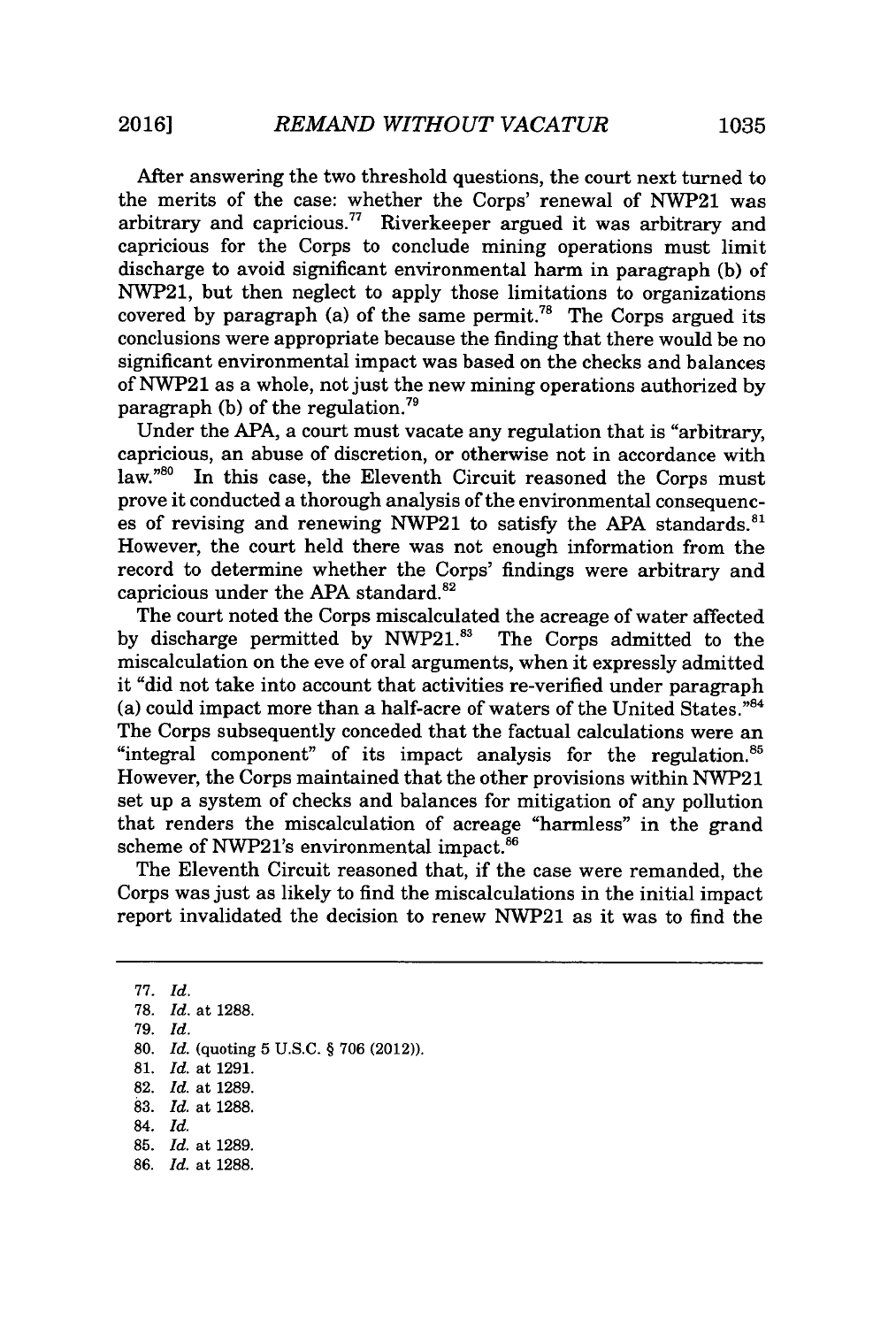miscalculations were insignificant and easily curable.<sup>87</sup> On the whole, the court explained the miscalculation did not inherently undermine the entirety of NWP21 to such an extent that the court should vacate the regulation outright.<sup>88</sup> Remand without vacatur provided an option for a moderate holding. The court considered whether that remedy would be appropriate for *Black Warrior Riverkeeper,* despite the Eleventh Circuit never using it in previous cases.<sup>89</sup>

The court recognized in the context of *Black Warrior Riverkeeper* remand without vacatur is undeniably a form of equitable relief. $90$  The court therefore asserted its equitable powers **by** establishing remand without vacatur as a valid remedy in the Eleventh Circuit.<sup>91</sup>  $\overline{\hbox{F}}$ ollowing the reasoning of its sister courts,  $^{92}$  the Eleventh Circuit concluded the APA guidelines permit remand without vacatur.<sup>93</sup> Therefore, the court analyzed whether the present case warranted remand without vacatur, rather than total vacation of NWP21.<sup>94</sup>

The Eleventh Circuit examined the potential impact vacating the regulation would cause in the Alabama mining industry and the potential consequences of continued environmental damage and lessened recreational use of the Black Warrior River.<sup>95</sup> Riverkeeper argued the damage to the mining industry should be irrelevant to the analysis of the regulation and the court should only consider the environmental impact.<sup>96</sup> However, the court disagreed, noting vacatur of the regulation would halt most of the surface mining operations in Alabama for an error in NWP21 that might be inconsequential.<sup>97</sup> Thus, the court followed the reasoning of the Ninth Circuit in cases with potentially "economically disastrous" consequences, and, even though there was no conclusive evidence in the record that vacating the regulation would be unreasonably disruptive, the court inferred the possible negative impact.<sup>98</sup>

The Eleventh Circuit reasoned the "barren" record made it nearly impossible to determine whether the miscalculations in NWP21 were

**<sup>87.</sup>** *Id. at* **1289.**

**<sup>88.</sup>** *Id.*

**<sup>89.</sup>** *Id.* at **1289-90.**

**<sup>90.</sup>** *Id. at* **1290.**

**<sup>91.</sup>** *Id.*

**<sup>92.</sup>** *Id. at* **1289-90;** *See also supra* note **3** and accompanying text.

**<sup>93.</sup>** *Black Warrior Riverkeeper,* **781 F.3d** at **1289-90.**

*<sup>94.</sup> Id.* at **1290-91.**

**<sup>95.</sup>** *Id.* at **1290.**

*<sup>96.</sup> Id.*

*<sup>97.</sup> Id.*

**<sup>98.</sup>** *Id.* at **1290-91.**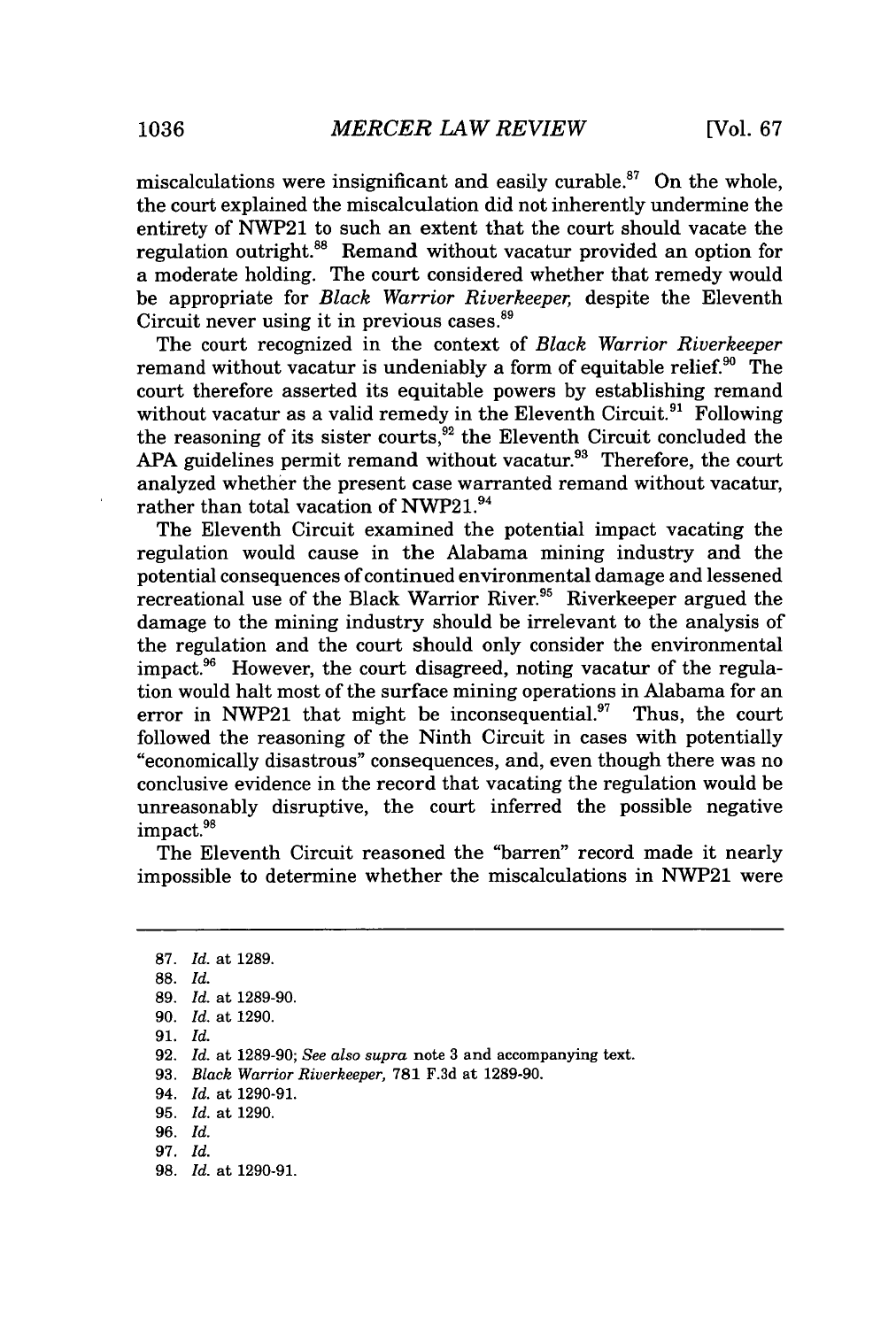egregious enough to warrant voiding the permit entirely.<sup>99</sup> It declared the district court was in a better position to pursue and evaluate the essential facts and calculations needed to balance the equities. $100$ Thus, in a two-to-one decision, the Eleventh Circuit deemed appropriate and implemented remand without vacatur for the first time in a civil  $case.<sup>101</sup>$ 

The court of appeals remanded with instructions to ensure that the district court give adequate attention to the contested points.<sup>102</sup> The court of appeals instructed the Corps to thoroughly reevaluate the data it provided to justify the renewal of NWP21 and amend the calculations regarding the total acreage affected to account for the operations authorized by NWP21 because they were grandfathered in, which impacted more than half an acre each.<sup>103</sup> Additionally, the court impacted more than half an acre each.<sup>103</sup> ordered the Corps to provide the information as soon as reasonably possible.<sup>104</sup>

# *B. The Dissent*

Judge Amy Totenberg<sup>105</sup> filed a separate opinion, concurring in part and dissenting in part. $106$  She concurred with the majority on the issues of standing and laches, but she disagreed that remand without vacatur was the best remedy based on the limited information in the record.<sup>107</sup> While the majority held there was not enough evidence to discern if the Corps' impact report was erroneous enough to completely vacate NWP21,<sup>108</sup> Judge Totenberg reasoned that the admitted miscalculations in the Corps' general statement were evidence enough of the Corps' failure to justify NWP21.<sup>109</sup> Specifically, she noted that, under the CWA, the Corps must evaluate environmental impacts and quantify

**99.** *Id.* at **1291. 100.** *Id.* **101.** *Id.* at **1289, 1291-92.** 102. *Id.* at **1291. 103.** *Id.*

104. *Id.* at **1291-92.** The court of appeals suggested the Corps be given, at most, one year to compile an updated report justifying NWP21. *Id.*

**105.** Judge Amy Totenberg is a United States District Judge for the Northern District of Georgia, sitting **by** designation for this appeal. *Id.* at **1292;** *see also* Ga. Aquarium, Inc. v. Pritzker, No. 1:13-CV-3241-AT, **2015 U.S.** Dist. LEXIS **133566,** at **\*151 (N.D.** Ga. Sept. **28, 2015)** (granting summary judgment to a regulatory agency and environmentalist intervenors who challenged the validity of an agency's denial of permit to import wildlife, based on a lack of data regarding the impact of such importation).

**106.** *Black Warrior Riverkeeper,* **781 F.3d** at 1292-94 (Totenberg, **J.,** dissenting).

**107.** *Id.* at **1292.**

*108. Id.* at **1289** (majority opinion).

**109.** *Id.* at **1292, 1293** (Totenberg, **J.,** dissenting).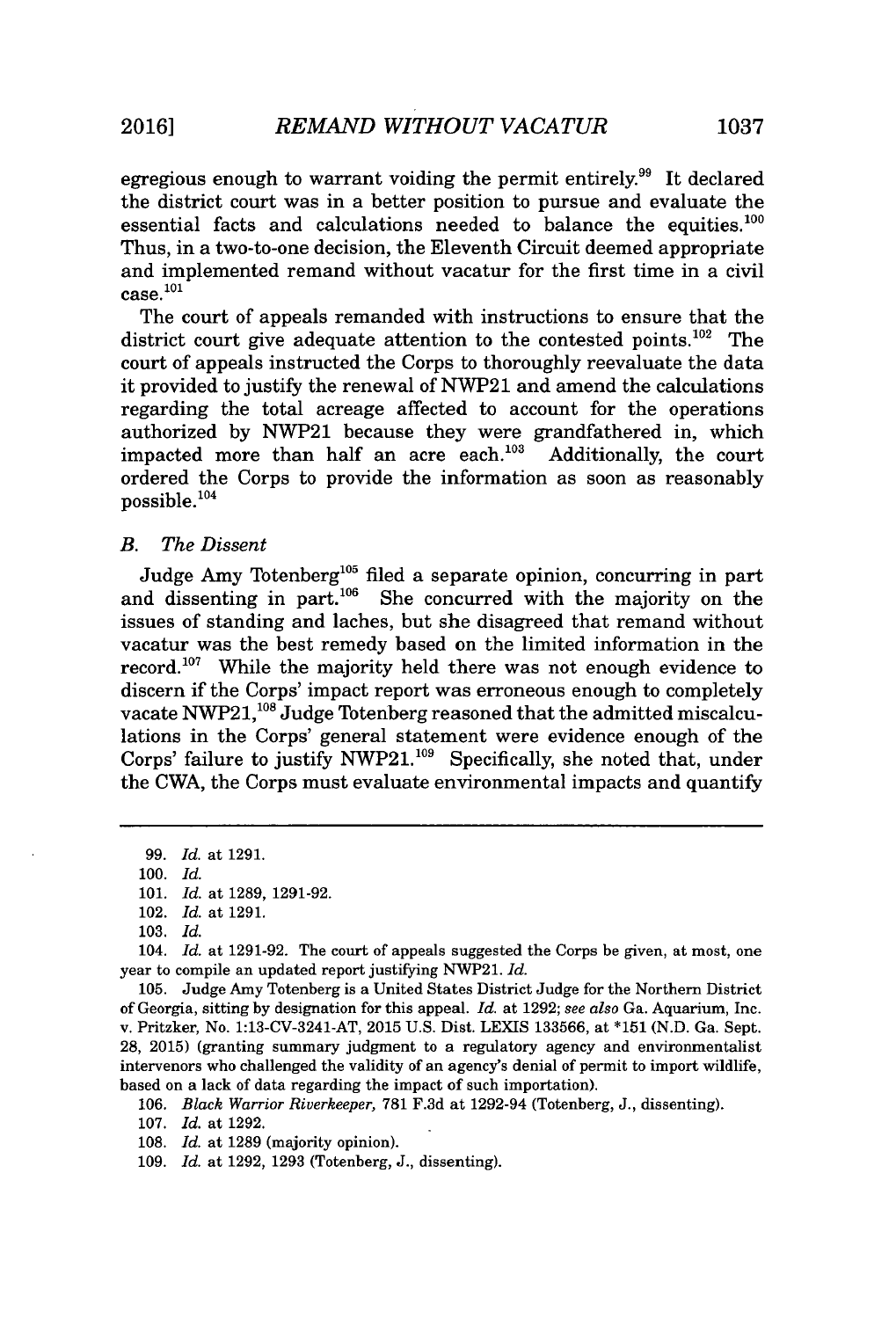possible damages to the environment *before* it issues any general permit.<sup>110</sup> By its own admission, the Corps did not properly calculate the affected area of watershed, and Judge Totenberg asserted that the miscalculation was more than a simple math error, but rather a fundamental flaw in the impact statement the Corps issued. $^{111}$  She reasoned the Corps could not possibly take into account the actual impact of the permitted mining operations if it was reviewing impact based on erroneous data.<sup>112</sup>

Furthermore, Judge Totenberg noted the supplemental document accompanying reissued NWP21 discusses the minimal environmental impact the permit will have based on the new restrictions imposed on new projects.<sup>113</sup> However, these restrictions have no impact on projects that are grandfathered into an authorization, making the Corps' failure to account for existing projects even more egregious because those projects will affect the greatest watershed area. $^{114}$  To Judge Totenberg, the Corps issuance of NWP21 based on a "faulty minimal impacts analysis" violated the CWA, and therefore, NWP21 should be vacated as "arbitrary, capricious, and unlawful."<sup>115</sup>

#### V. IMPLICATIONS

#### *A. Application of Remand Without Vacatur in the Eleventh Circuit*

**A** case of first impression, *Black Warrior Riverkeeper* establishes remand without vacatur as a valid remedy under the **APA** for future cases in the Eleventh Circuit. **By** determining that remand without vacatur is an equitable remedy falling within the reach of the **APA,** the Eleventh Circuit settles the question of whether the remedy is permitted within the circuit. Thus, in the future, the court may move faster to the discussion of whether the remedy applies, rather than debating its general validity.<sup>116</sup>

While in the instant case the regulation in question involved a need to preserve environmental interests or natural resources, remand without vacatur may be applied to litigation involving all administrative

*<sup>110.</sup> Id.* at **1293.**

*<sup>111.</sup> Id.* at 1294.

<sup>112.</sup> *Id.* Specifically, the Corps failed to account for the environmental impact of approximately seventy mining operations that operated under previous versions of NWP21. *Id.* at **1293.**

*<sup>113.</sup> Id.*

<sup>114.</sup> *Id.* at 1294.

**<sup>115.</sup>** *Id.*

**<sup>116.</sup>** *Id.* at **1288-92** (majority opinion).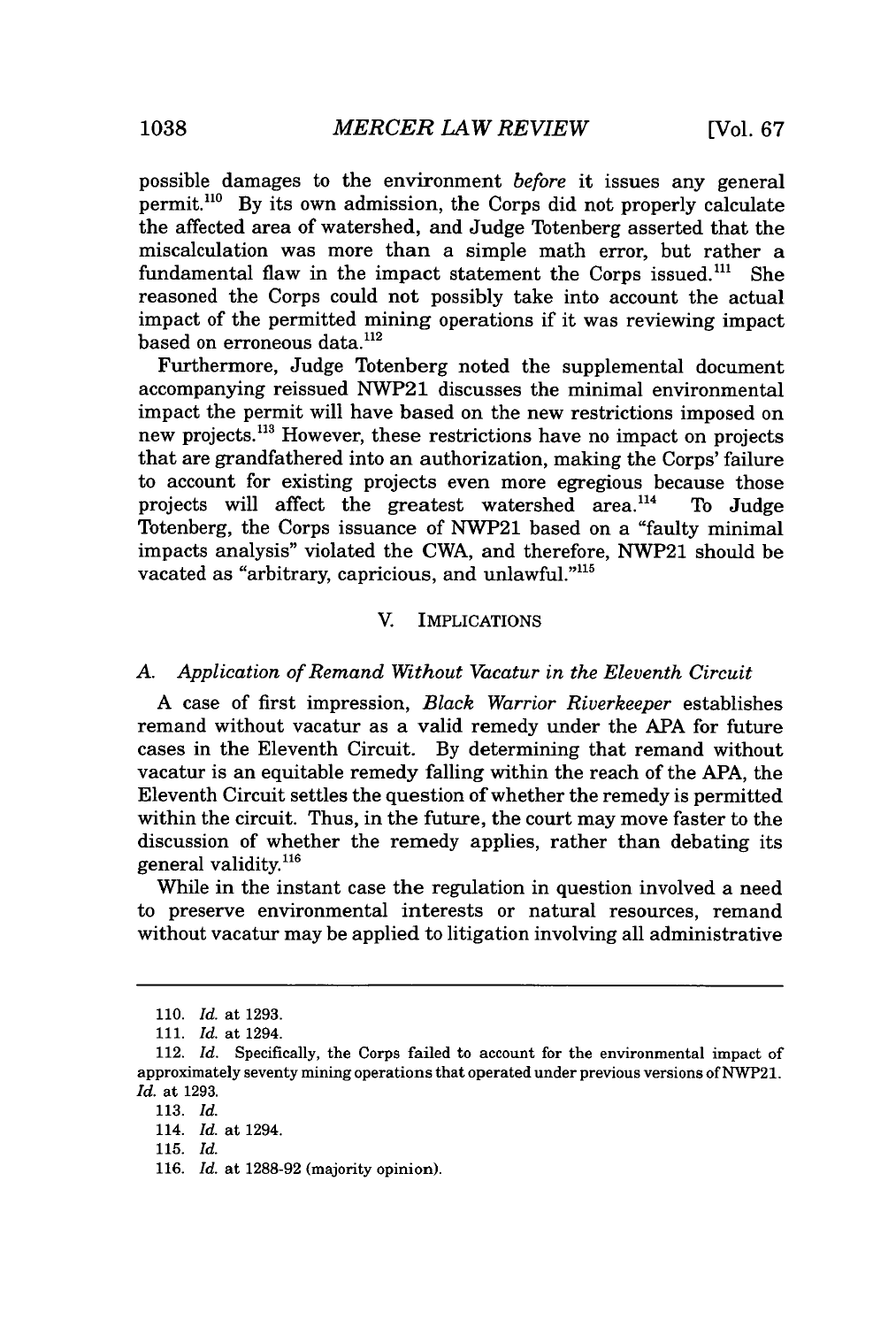**2016] REMAND WITHOUT VACATUR** 1039

agencies and their regulations.<sup>117</sup> By using remand without vacatur in *Black Warrior Riverkeeper,* the court demonstrates there is a moderate remedy for those seeking to challenge the reasonableness of federal regulations in the Eleventh Circuit. $^{118}$ 

# *B. Possible Negative Ramifications of Applying Remand Without Vacatur*

Now that courts have more commonly applied remand without vacatur, many federal agencies ask specifically for this more lenient remedy when appealing cases.<sup>119</sup> This tendency leads to the possibility of agencies becoming less attentive to the details of impact reports and other data required **by** the APA-or even ignoring such data entirely-because they are relying on remand without vacatur, which allows them time to fix any exposed deficiencies. $120$  Such potential for abuse of the remedy highlights the necessity for courts only to apply remand without vacatur in cases where agencies demonstrate a genuine good faith effort to produce a regulation based on sound data. In an effort to create a stricter bright line rule for applying remand without vacatur, in *Council Tree Communications, Inc. v. Federal Communications Commission*,<sup>121</sup> the Third Circuit declined to apply the remedy.<sup>122</sup> The court held that the remedy should only be used in cases of minor mistakes, to avoid great industrial or economic disruption.<sup>123</sup> Perhaps this worry-that remand without vacatur will disincentivize federal agencies from thoroughly vetting the data backing regulations-is a policy reason behind why some circuit courts have not used the remedy. It might also explain why those circuits that have issued remand without vacatur tend to do so sparingly.<sup>124</sup>

#### *C. Positive Impact of Applying this Moderate Remedy*

Remand without vacatur provides a solution that promotes two major policy interests: economic stability and efficiency. **By** establishing this

**<sup>117.</sup>** *Id.* at **1288;** *see also supra* note **3.**

**<sup>118.</sup>** *Black Warrior Riverkeeper,* **781 F.3d** at **1289-90.**

**<sup>119.</sup>** *Council Tree,* **619 F.3d** at 246; *see also Sierra Club I,* **526 F.3d** at **1364-70** (Kravitch, **J.,** dissenting).

<sup>120.</sup> *See Black Warrior Riverkeeper,* **781 F.3d** at **1292** (Totenberg, **J.,** dissenting); *Sierra Club 1,* **526 F.3d** at **369** (Kravitch, **J.,** dissenting).

<sup>121.</sup> **619 F.3d 235, 258 (3d** Cir. 2010).

<sup>122.</sup> *Id.* at **258.**

**<sup>123.</sup>** *Id.*

<sup>124.</sup> *See generally supra* note **3** and accompanying text. The circuit courts utilizing remand without vacatur in civil cases have done so only once or twice, except the **D.C.** Circuit, which has used it a few dozen times. *See, e.g., Kennecott,* 462 **F.2d** 846.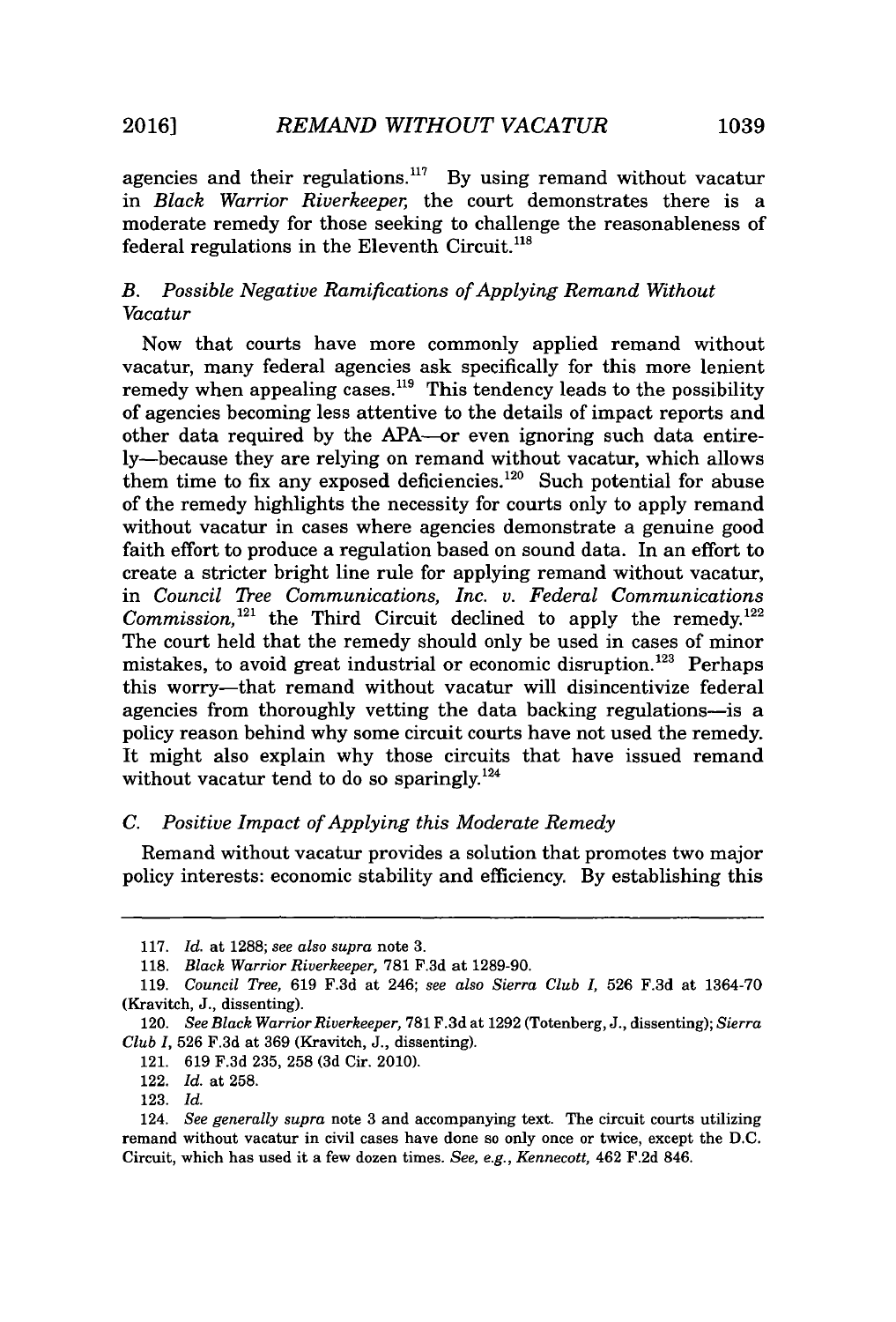new remedial option, the Eleventh Circuit follows the logic of the Ninth Circuit in recognizing that, in certain circumstances, vacating a regulation may have major economic repercussions.<sup>125</sup> ' Remand without vacatur provides the administrative agency some time to justify or make changes and clarifications to a regulation, rather than leave a community in need of a regulation while the entire process begins again from scratch. This remedy holds agencies accountable for the regulations they impose on the public, but it also provides a level of economic stability when such regulations are closely related to economic interests.

*Black Warrior Riverkeeper* demonstrates the benefits of a lenient outcome for cases involving federal regulations.<sup>126</sup> Pursuant to the Eleventh Circuit holding, the Corps revisited its data regarding the amount of watershed area affected **by** the renewal of NWP21 and recalculated to account for the mining operations grandfathered into NWP21 authorizations.<sup>127</sup> Meanwhile, the mining operations in **NWP21** authorizations.<sup>127</sup> Meanwhile, the mining operations in Alabama continued operation. The Corps concluded the corrected The Corps concluded the corrected calculations still supported the renewal of NWP21, and the restrictions and mitigations the permit required would balance any environmental harm as required by the CWA.<sup>128</sup> Therefore, the district court issued judgment in favor of the Corps and left the renewed version of NWP21 intact.<sup>129</sup>

Had NWP21 been vacated, all mining operations in Alabama would have shut down for at least a year while the Corps dedicated resources toward drafting a new regulation.<sup>130</sup> Ceasing the mining operations would have adversely affected the Intervenors, the companies relying on the Intervenors' raw materials, the workers employed **by** the Intervenors, and the communities in which the Intervenors operated, even though the court was unsure if the miscalculations would affect the validity of  $NWP21$ <sup>131</sup> By giving the Corps the opportunity to recalculate before vacating **NWP21,** the Eleventh Circuit avoided such an undue economic disruption yet held the Corps accountable for its miscalculation.<sup>132</sup> The remedied report afforded the district court an opportunity to make an informed decision about the reasonableness of **NWP21,** and such knowledgeable basis prevented the Corps from investing resources

**<sup>125.</sup>** *See California Communities,* **688 F.3d** *at* **989.**

**<sup>126.</sup>** *See* **2015 U.S.** Dist. LEXIS 142261.

**<sup>127.</sup>** *Id. at \*4.*

**<sup>128.</sup>** *Id. at* \*4-5.

**<sup>129.</sup>** *Id. at* **\*27.**

**<sup>130.</sup>** *See Black Warrior Riverkeeper,* **781 F.3d** at **1271;** *California Communities,* **688 F.3d** at **989.**

*<sup>131.</sup> Black Warrior Riverkeeper,* **781 F.3d** at **1290.**

**<sup>132.</sup>** *Id. at* **1291-92.**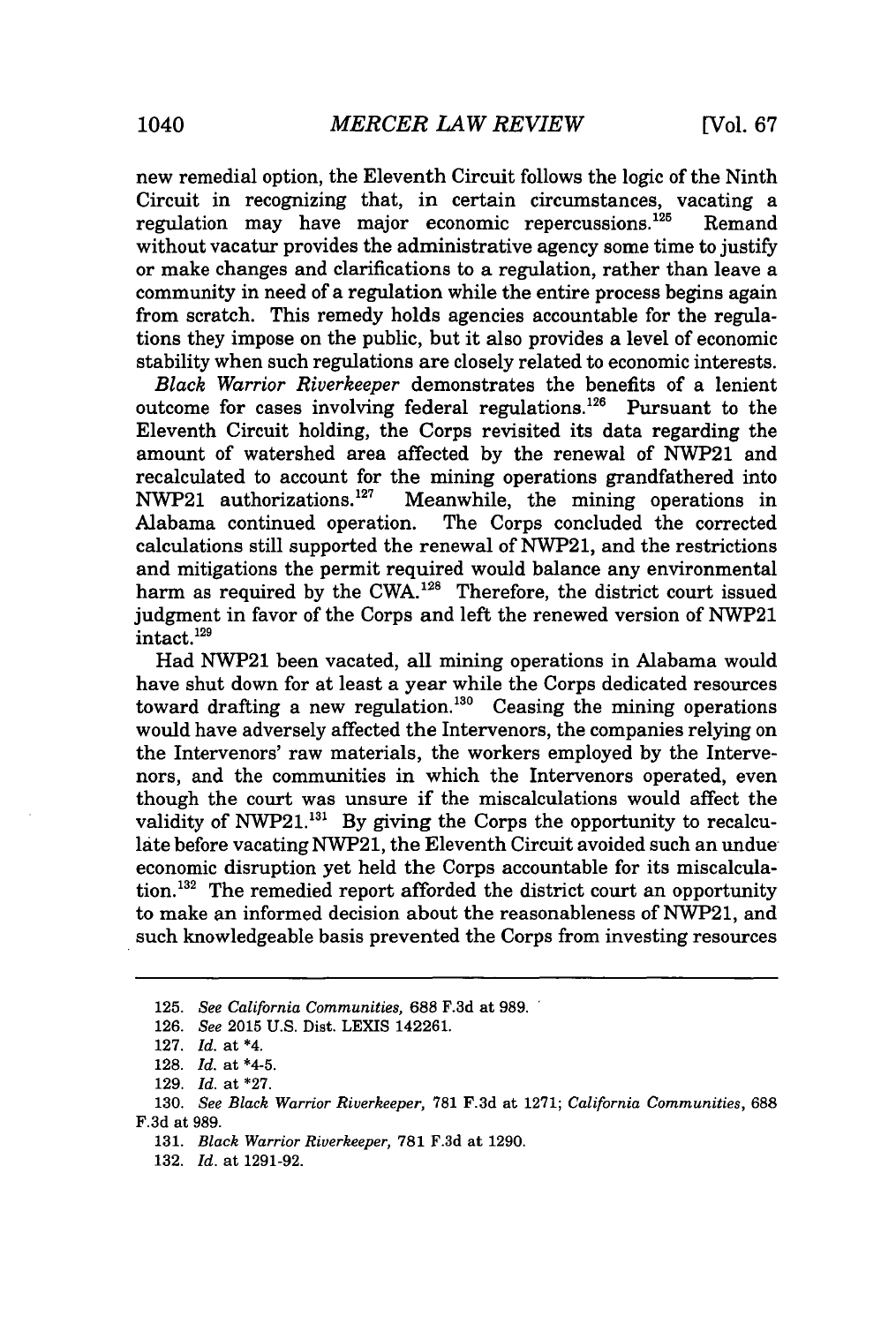to start the drafting process anew for a flawed, but curable, regulation. $133$  Since the court's ruling, Riverkeeper has filed another appeal,<sup>134</sup> demonstrating that remand without vacatur fails to prevent injured parties from rechallenging the regulations or permits. Furthermore, the record is now more complete if the case goes before the court of appeals a second time, which will then allow a more comprehensive review of the principals behind the regulation, rather than the technical error of miscalculations.

Overall, remand without vacatur provides courts of appeals with another option for imparting equitable remedies. Rather than asking courts to issue holdings based on deficient data or inadequately explained policies, this remedy provides a much-needed, lenient remedy for instances when the court needs further investigation of a regulation. Remand without vacatur holds agencies accountable while preventing undue disruptions to vital operations conducted under federal regulations. Although there exists the potential to abuse the remedy and agencies might use it to stall the vacation of improper regulations, *Black Warrior Riverkeeper* demonstrates the economic constancy and regulatory efficiency that remand without vacatur promotes.

REBEKAH L. HOGG

**<sup>133.</sup>** See Black *Warrior II,* **2015 U.S.** Dist. LEXIS 142261.

<sup>134.</sup> Black Warrior Riverkeeper, Inc. v. **U.S.** Army Corps of Eng'rs, No. **2:13-CV-02136-** WMA, **2015 U.S.** Dist. LEXIS 142261 **(N.D.** Ala. **2015),** *appeal docketed,* No. 15-14745 (11th Cir. Oct. **23, 2015).**